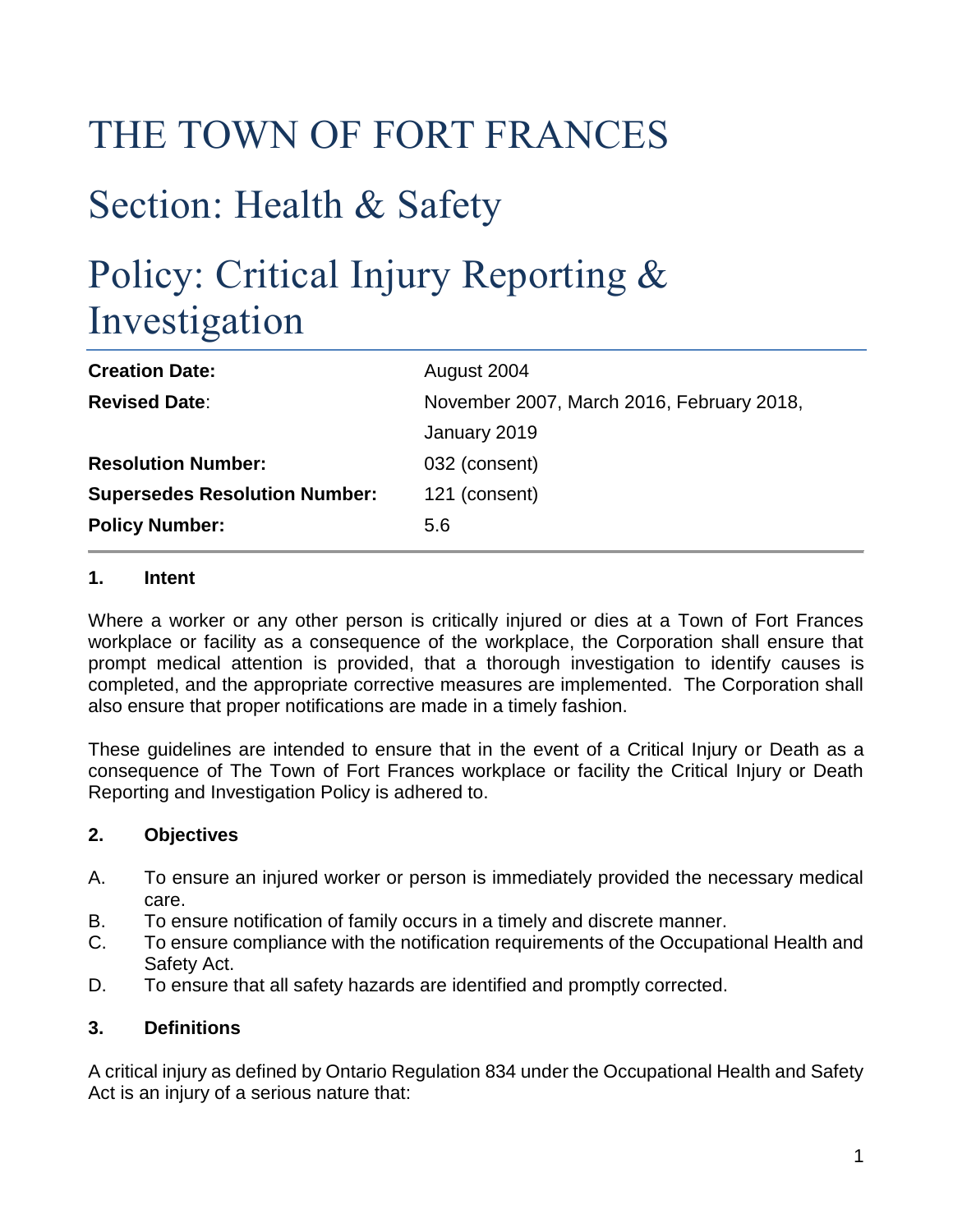- A. Places life in jeopardy;
- B. Produces unconsciousness;<br>C. Results in substantial loss of
- Results in substantial loss of blood:
- D. Involves the fracture of a leg or arm but not a finger or toe;
- E. Involves the amputation of a leg or arm, hand or foot, but not a finger or toe.
- F. Consists of burns to a major portion of the body; or
- G. Causes the loss of sight in an eye.

## **4. Post-Accident Procedures**

- A. The first Town of Fort Frances employee to arrive on the scene shall call for an emergency service to respond to provide health care and shall secure the area to prevent further injury if necessary. They must then immediately notify their supervisor of the accident. If their supervisor is not available, then the employee must notify their Division Manager, or Human Resources Manager.
- B. The first Town of Fort Frances employee who is qualified to administer First Aid to arrive on the scene should provide first aid to the injured person. The first consideration should always be the well-being of the injured person as well as to the safety of the responding employee (in preventing any additional injuries).

## **5. Notification Procedure**

## Legislated

- A. If a person (Corporation employee, visitor, etc.) dies or is critically injured as a consequence of a Corporation workplace or facility, or while working for the Corporation, the supervisor with authority over the workplace in which the accident occurred shall immediately notify their immediate supervisor, Division Manager, and the Human Resources Manager.
- B. Where there is doubt as to whether the accident occurred as a consequence of a Town of Fort Frances workplace the supervisor shall proceed with the requirements of these guidelines.
- C. The Division Manager shall notify all the parties identified below in accordance with procedures attached in Appendix A. Notifications will be by telephone, fax or other direct means. Contact numbers are listed in Appendix B:
	- i. Ministry of Labour
	- ii. Chief Administrative Officer
	- iii. Human Resources Manager
	- iv. Designated worker representative from Joint Health and Safety Committee.
	- v. President of appropriate Union Local/Association
	- vi. Fort Frances O.P.P. Detachment
- D. The Division Manager shall complete the Notification Form (Appendix A) including the date and time at which the initial report of injury was received, the name of the supervisor reporting the occurrence and any other relevant details. The Division Manager will also record the date, time and name of the persons notified in accordance with the notification listing (Appendix B).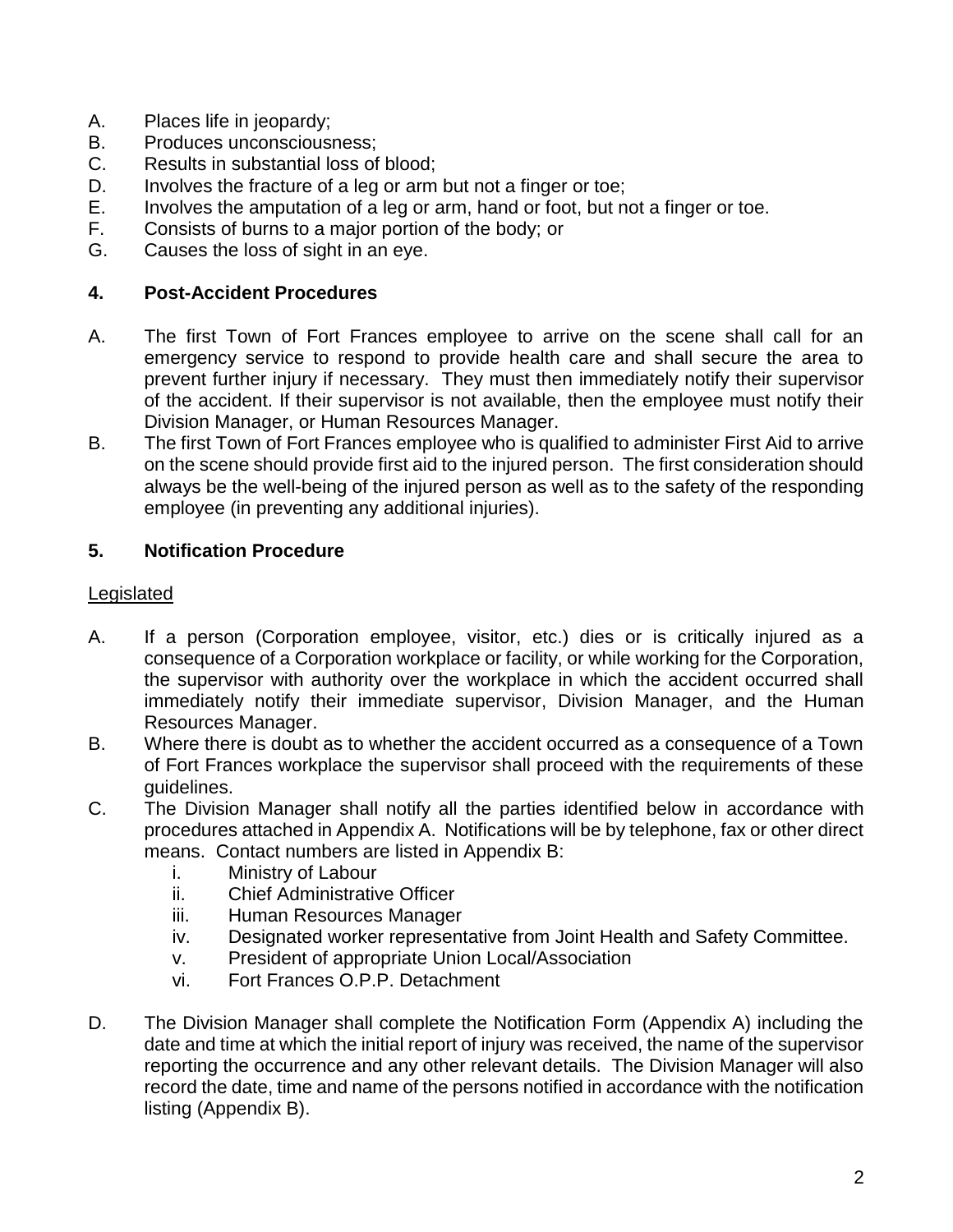## Notification of Family

Where an employee dies or is critically injured at work the Division Manager with authority over the work place or Chief Administrative Officer or designate will notify the injured employee's immediate family or other persons if so directed by the injured employee. Where required the Division Manager or designate may request the assistance of a co-worker, Police Officer, clergyperson, employee's supervisor, union representative etc.

#### Maintenance of Emergency Notification Contact Numbers

The Joint Health and Safety Committee shall review and revise, as needed the contact numbers on a regular basis but at least annually. Divisions are expected to notify the Joint Health and Safety Committee of any changes needed at any time.

#### **6. Accident Investigation**

#### Supervisor's Responsibility

The most senior supervisor in attendance at the death or critical injury scene shall be responsible to cordon off the area, ensure that, no person interferes with, disturbs, destroys, alters or carries away any wreckage, article or thing at the scene of or connected with the occurrence until permission to do so has been given by a Ministry of Labour Inspector.

The supervisor with authority over the workplace shall immediately commence an accident investigation. The investigation shall be performed in accordance with the *Town of Fort Frances Accident Investigation Policy.*

The provisions of *Notification* may be disregarded only where required for the purpose of:

- A. Saving life or relieving human suffering.
- B. Maintaining an essential public utility service or a public transportation system; or
- C. Preventing unnecessary damage to equipment or other property.

## **7. Health and Safety Committee Investigation**

A designated worker representative from the Joint Heath and Safety Committee has the right to inspect the place where an accident has occurred in which a Town of Fort Frances employee is killed or critically injured.

## **8. Statements to Authorities**

Employees of the Corporation are expected to co-operate fully with any police, Ministry of Labour, or other authority investigating when questioned.

#### **9. Statements to the Media**

All media inquiries are to be directed to the CAO's Office. The CAO or their designate shall be responsible for all media inquiries.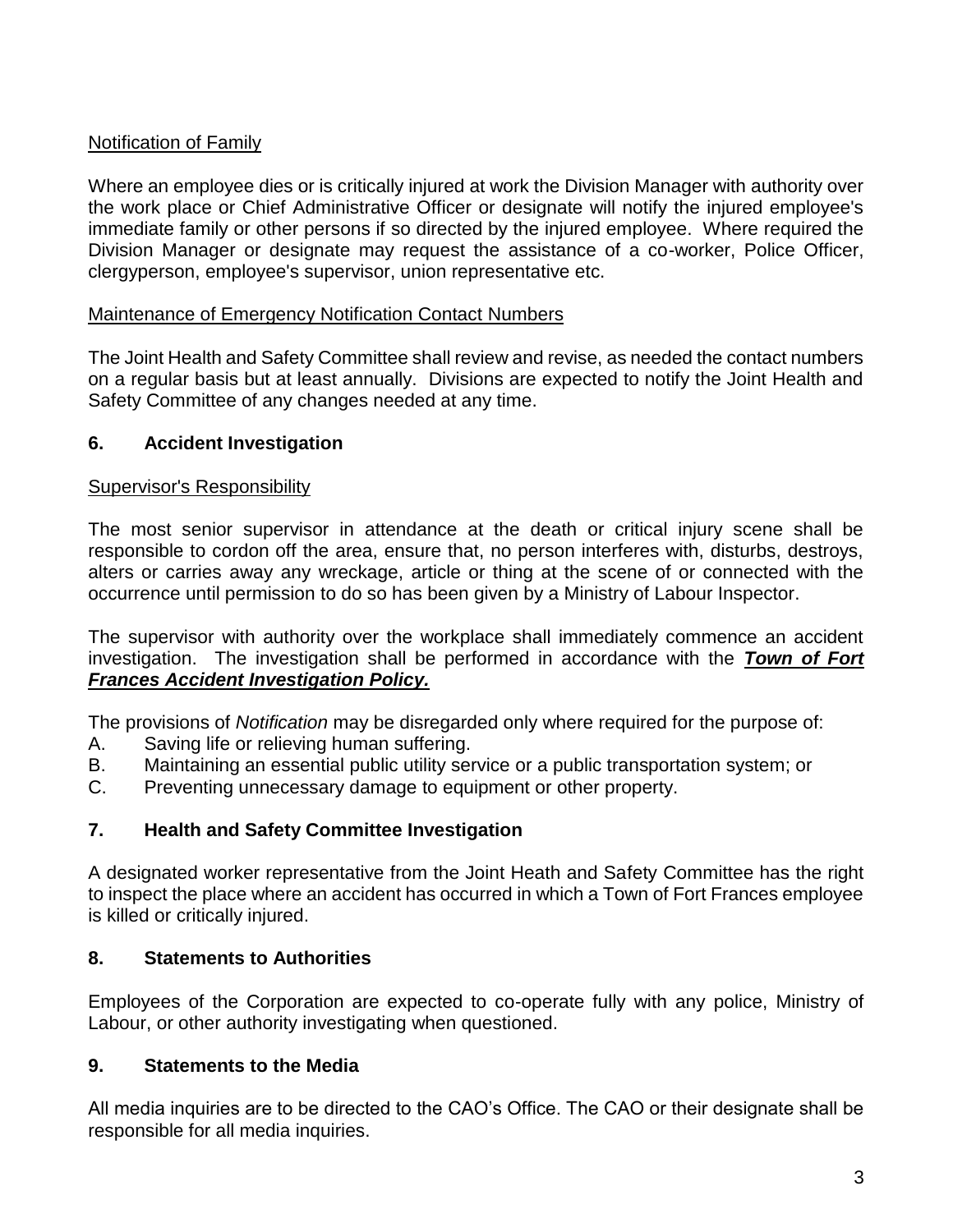Under no circumstance shall any employee of the Corporation make any statement(s) to the media, unless they have been authorized to do so.

## **10. Employer Report of Occurrence**

The Division Manager or designate shall ensure that the Notice of Critical Injury or Death report is completed and forwarded to the Human Resources Manager within twenty-four (24) hours of the occurrence (see Appendix C).

The Notice of Critical Injury or Death report as outlined in the Occupational Health and Safety Act, contains the following information:

- A. Name and address of the employer (Corporation of the Town of Fort Frances) and constructor (if appropriate).
- B. The nature and circumstances of the occurrence and the bodily injury sustained;
- C. A description of the machinery or equipment involved.
- D. The time and place of the occurrence;
- E. The name and address of the person who died or was critically injured.
- F. The names and addresses of all witnesses to the occurrence.
- G. The name and address of the physician or surgeon, if any by whom the person was or is being attended for the injury.

Members of the Joint Health and Safety Committee are available to assist in the completion of the report, as required.

The Human Resources Manager shall review the report for accuracy and completeness and forward it to the appropriate Director, Ministry of Labour, Head Office, Toronto, within **fortyeight (48) hours** of the critical injury or death. If for any reason, the Human Resources Manager is unavailable to provide the report to the Ministry of Labour within the timeframe specified, the Division Manager will forward the report to the Ministry of Labour within the specified timeframe.

The Human Resources Manager, or designate, shall also provide notification to the Workplace Safety and Insurance Board (WSIB) in accordance with the Workplace Safety and Insurance Act (WSIA).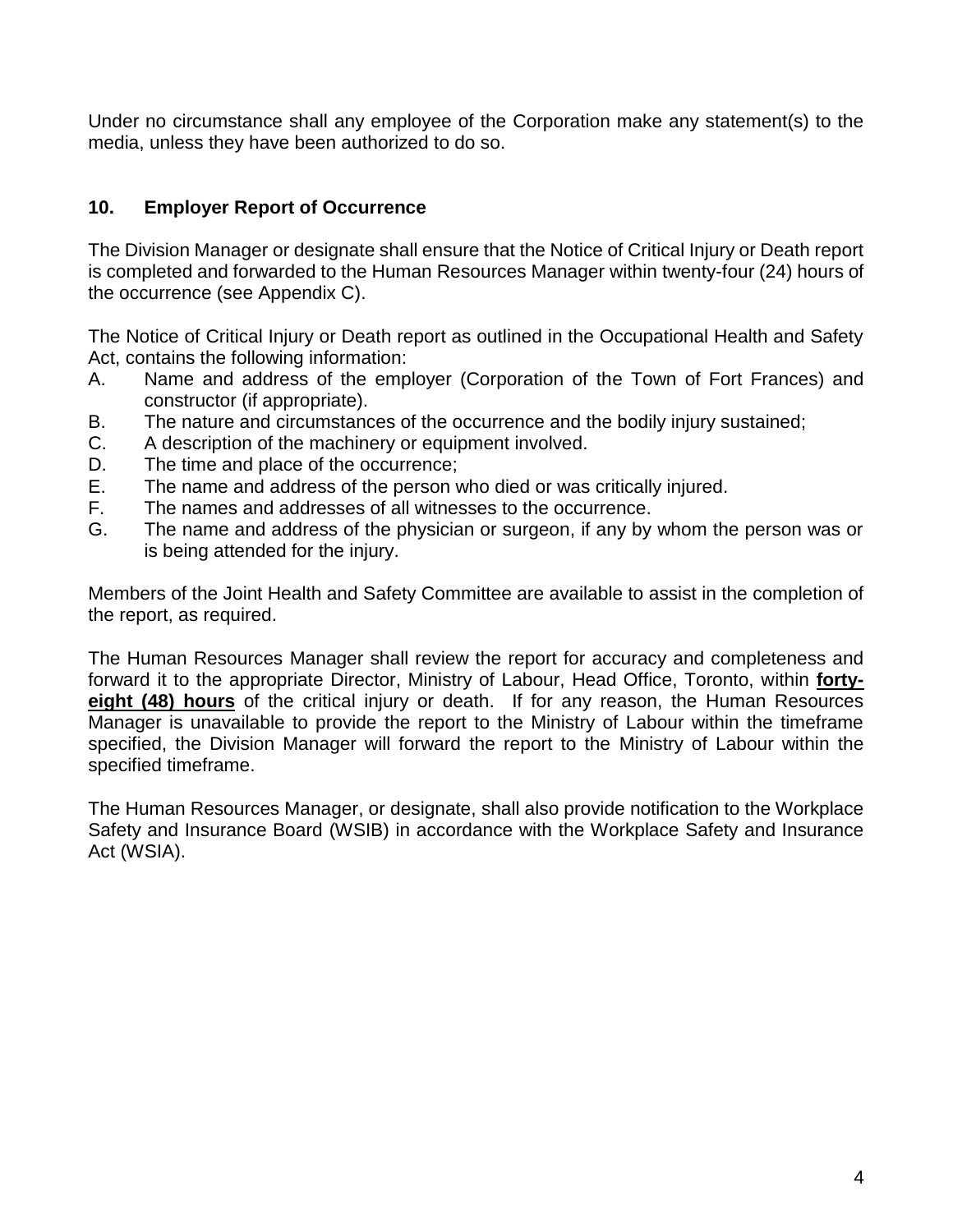

## CORPORATION OF THE TOWN OF FORT FRANCES CRITICAL INJURY OR DEATH REPORTING PROCEDURE

### **APPENDIX A**

In the event that a critical injury or death is sustained at a Town of Fort Frances workplace / facility (excluding the Fort Frances O.P.P. Detachment), the following procedures are to be followed:

- 1. The Division Manager receives a telephone call from a supervisor advising that there has been a critical injury at a Town of Fort Frances workplace or facility. The Division Manager will contact the Human Resources Manager and the Chief Administrative Officer.
- 2. The Human Resources Manager, or designate, will work in conjunction with the Division Manager to ensure that all of the following steps are completed.
- 3. The Division Manager determines if the police and ambulance have been notified (if required). If they have not, they are to be notified immediately by the Division Manager. Once they are notified this should be recorded on Form B. The Division Manager ensures that the reporting supervisor provides all information outlined in Form A.
- 4. The Division Manager contacts all parties listed on Form B if the accident occurs during regular working hours (8:30 a.m. to 4:30 p.m.)
- 5. If the accident occurs after working hours (4:30 p.m. to 8:30 a.m. the Supervisor with authority over the workplace will notify those persons listed on Form B.
- 6. The following information will be provided to the contact person by the Division Manager:
	- a. A person has been critically injured or has died at a Town of Fort Frances workplace/facility
	- b. Name of the victim
	- c. Exact location of incident
	- d. Date and time of incident
	- e. Nature of injury as provided by supervisor who called in report (do not speculate or assume)
	- f. Advise the person contacted that they may contact the supervisor who reported the incident for further information.
- 7. The Division Manager will log the name of the person contacted as well as the date and time. Should the designated contact person be unavailable, a message will be left with an alternate person whose name they will document. The Manager will make a minimum of three attempts, (over the course of one hour) to contact the designated person or to leave a message.
- 8. After the initial telephone contact is made, the Division Manager will send a copy of Form A to the attention of each contact person. This must be CONFIDENTIAL.
- 9. The Chief Administrative Officer will be kept informed at all stages of the process.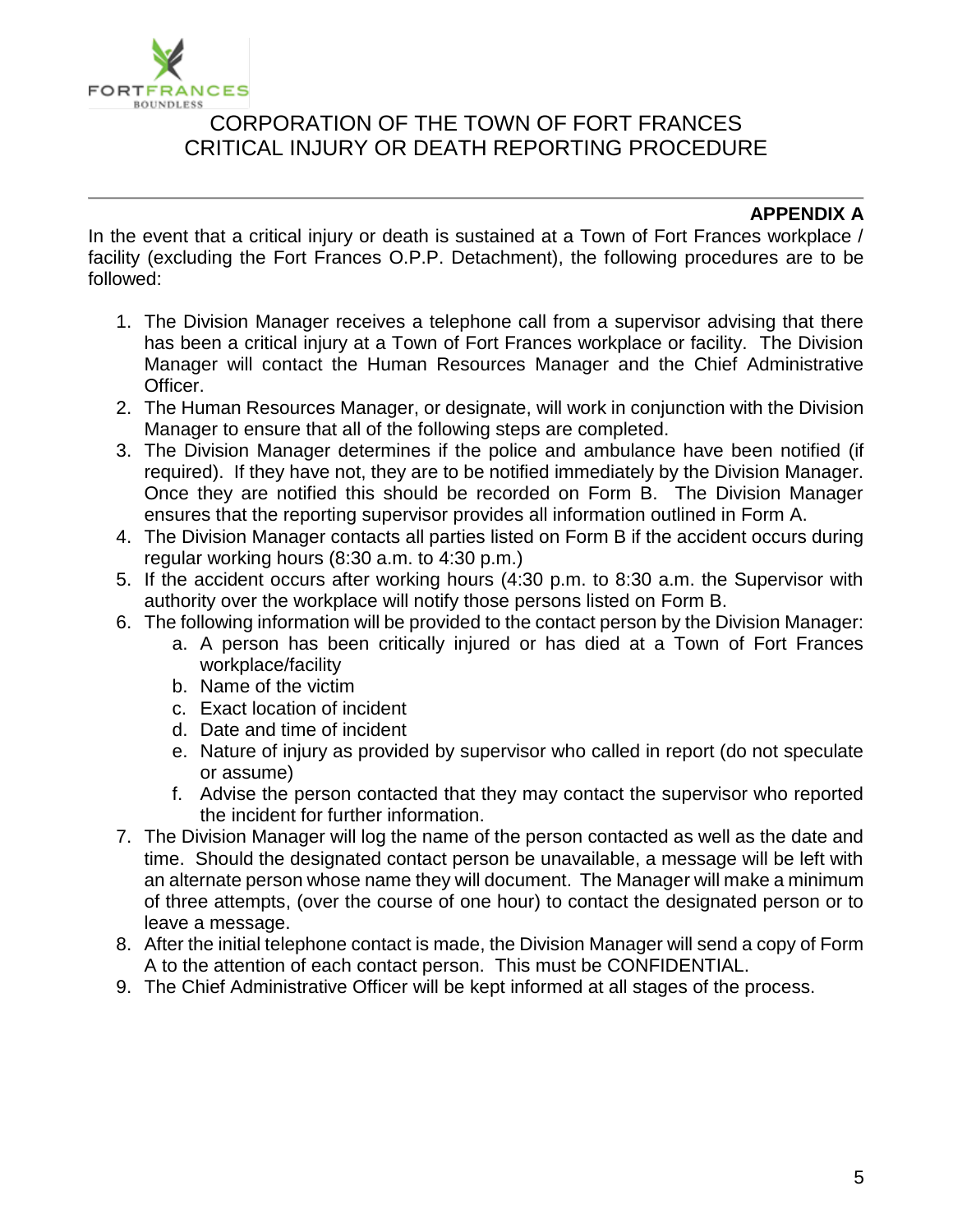

## **FORM A**

# CORPORATION OF THE TOWN OF FORT FRANCES

## CRITICAL INJURY OR DEATH NOTIFICATION

| Date:                                 | Time: |
|---------------------------------------|-------|
|                                       |       |
|                                       |       |
| Reporting Supervisor and Work         |       |
| Location Phone #                      |       |
| <b>Division</b>                       |       |
|                                       |       |
| Name of Injured Employee              |       |
|                                       |       |
| Location of Incident                  |       |
|                                       |       |
|                                       |       |
| Date and Time of Incident             |       |
|                                       |       |
| Details (nature of Injury, witnesses, |       |
| Etc.                                  |       |
|                                       |       |
|                                       |       |
|                                       |       |
|                                       |       |
|                                       |       |
|                                       |       |
|                                       |       |
|                                       |       |
|                                       |       |
|                                       |       |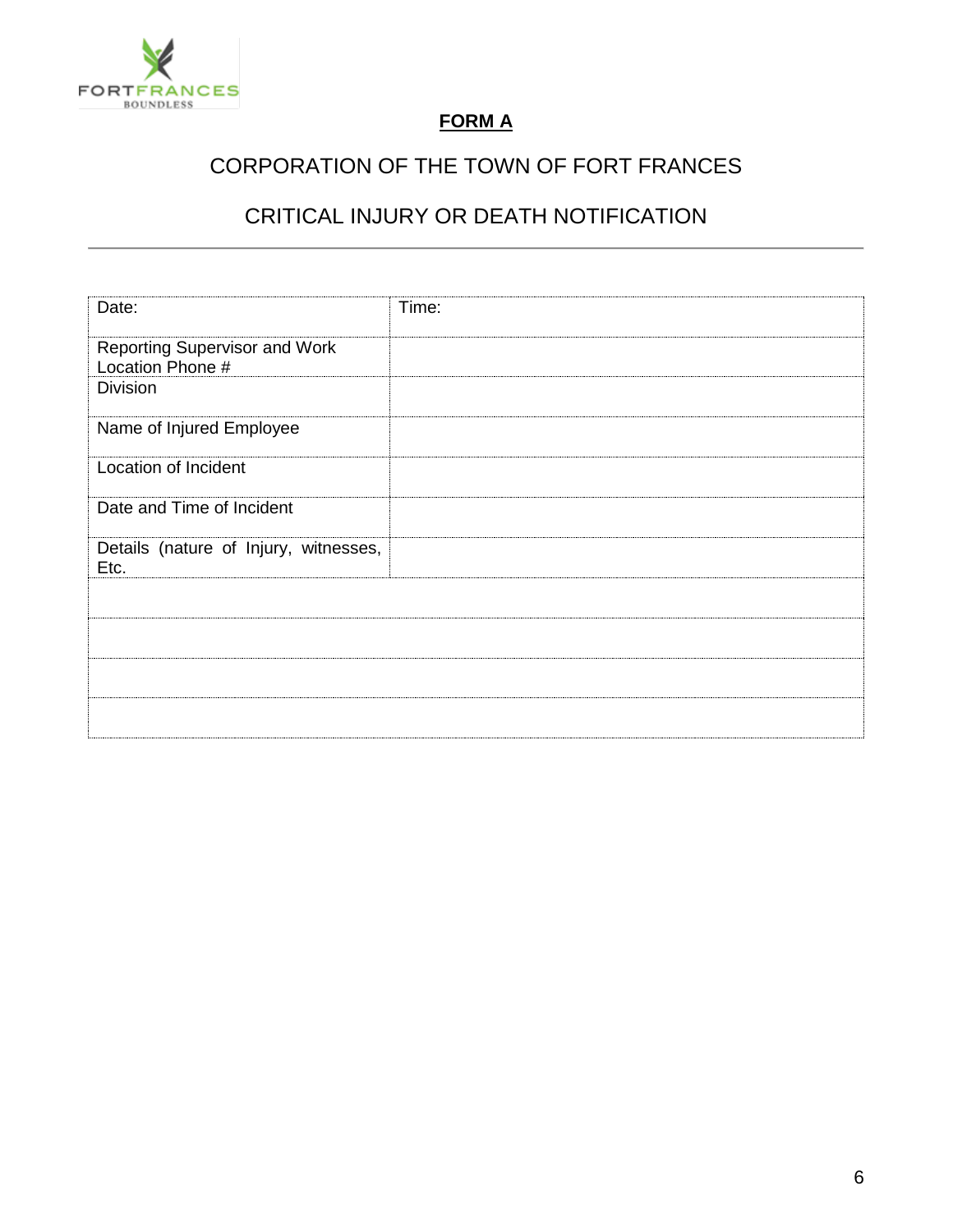

## **FORM B**

# CORPORATION OF THE TOWN OF FORT FRANCES

## CRITICAL INJURY OR DEATH NOTIFICATION

| <b>Notification List</b>               | <b>Date</b> | <b>Time</b> | <b>Contact Person</b> |
|----------------------------------------|-------------|-------------|-----------------------|
| <b>Police Department</b>               |             |             |                       |
| Ambulance                              |             |             |                       |
| <b>Chief Administrative Officer</b>    |             |             |                       |
| Ministry of Labour Regional Office     |             |             |                       |
| Human Resources Manager                |             |             |                       |
| <b>Certified Worker Representative</b> |             |             |                       |
| Union Steward / Association            |             |             |                       |

| <b>Division Manager or Designate</b> | Jate |  |
|--------------------------------------|------|--|
|                                      |      |  |

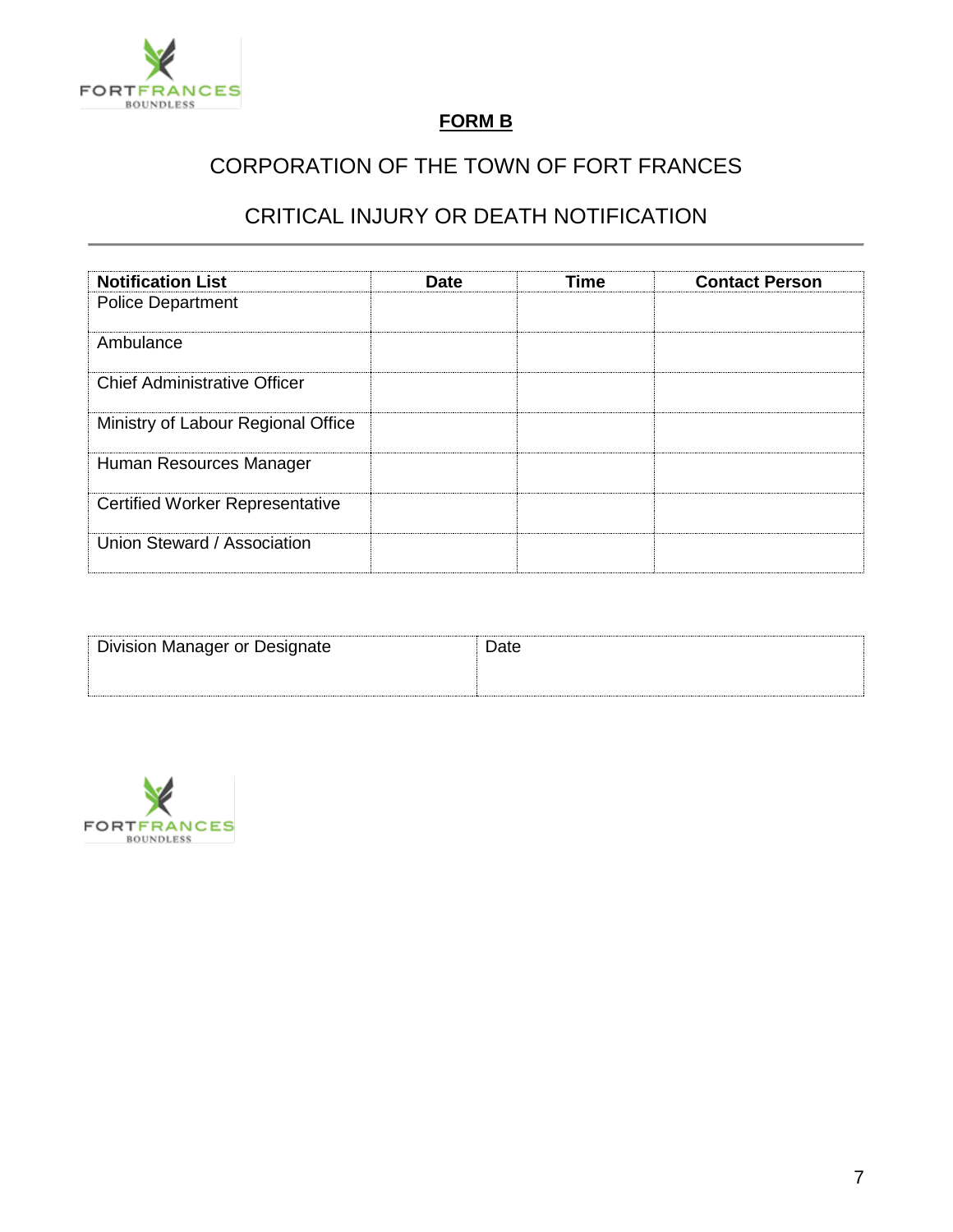# CORPORATION OF THE TOWN OF FORT FRANCES

# CRITICAL INJURY OR DEATH EMERGENCY NOTIFICATION NUMBERS

#### **APPENDIX B**

| <b>Contact</b>                               | <b>Primary Number</b> | <b>Alternate Number</b> |
|----------------------------------------------|-----------------------|-------------------------|
| <b>Police Services</b>                       | 911                   | 1-888-310-1122          |
| Ambulance                                    | 911                   | 274-0077                |
| Ministry of Labour                           | 1-800-465-5016        |                         |
| <b>Chief Administrative Officer</b>          | 274-5323 (work)       |                         |
|                                              |                       |                         |
| <b>JHSC Worker Representatives</b>           |                       |                         |
| <b>Trevor McKinnon, Parks and Cemeteries</b> | 274-5502              | 276-5761 (mobile)       |
| David Martin - Public Works                  | 274-9893              |                         |
| Chad Hanson - Public Works                   | 274-9893              |                         |
| <b>Bob Green- Memorial Sports Centre</b>     | 274-4561              |                         |
| Marilyn Ogden - Children's Complex           | 274-5457              | 274-6918                |
| Doug Wright - Fire Department                | 274-9841              |                         |
| Patrick Briere - Civic Centre                | 274-5323              |                         |
| Cara Yellowega - Civic Centre                | 274-5323              |                         |
| Jeremy Hughes - Library                      | 274-9879              |                         |
|                                              |                       |                         |
| <b>JHSC Management Representatives</b>       |                       |                         |
| Jordan Forbes - Human Resources Manager      | 274-5323              |                         |
| Jason Kabel - Memorial Sports Centre         | 274-4561              |                         |
| Alicia Gattoni - Children's Complex          | 274-5457              | 274-6918                |
| Travis Rob - Public Works & Parks            | 274-9893              | 275-9757 (mobile)       |
| Milt Strachan - Public Works & Parks         | 274-9893              |                         |
| Craig Miller - Public Works                  | 274-9893              |                         |
| Tyler Moffitt - Fire Chief                   | 274-9841              | 271-0766 (mobile)       |
| Caroline Goulding - Library                  | 274-9879              |                         |
| Tyson Dennis - Civic Centre                  | 274-5323              | 271-3057 (mobile)       |

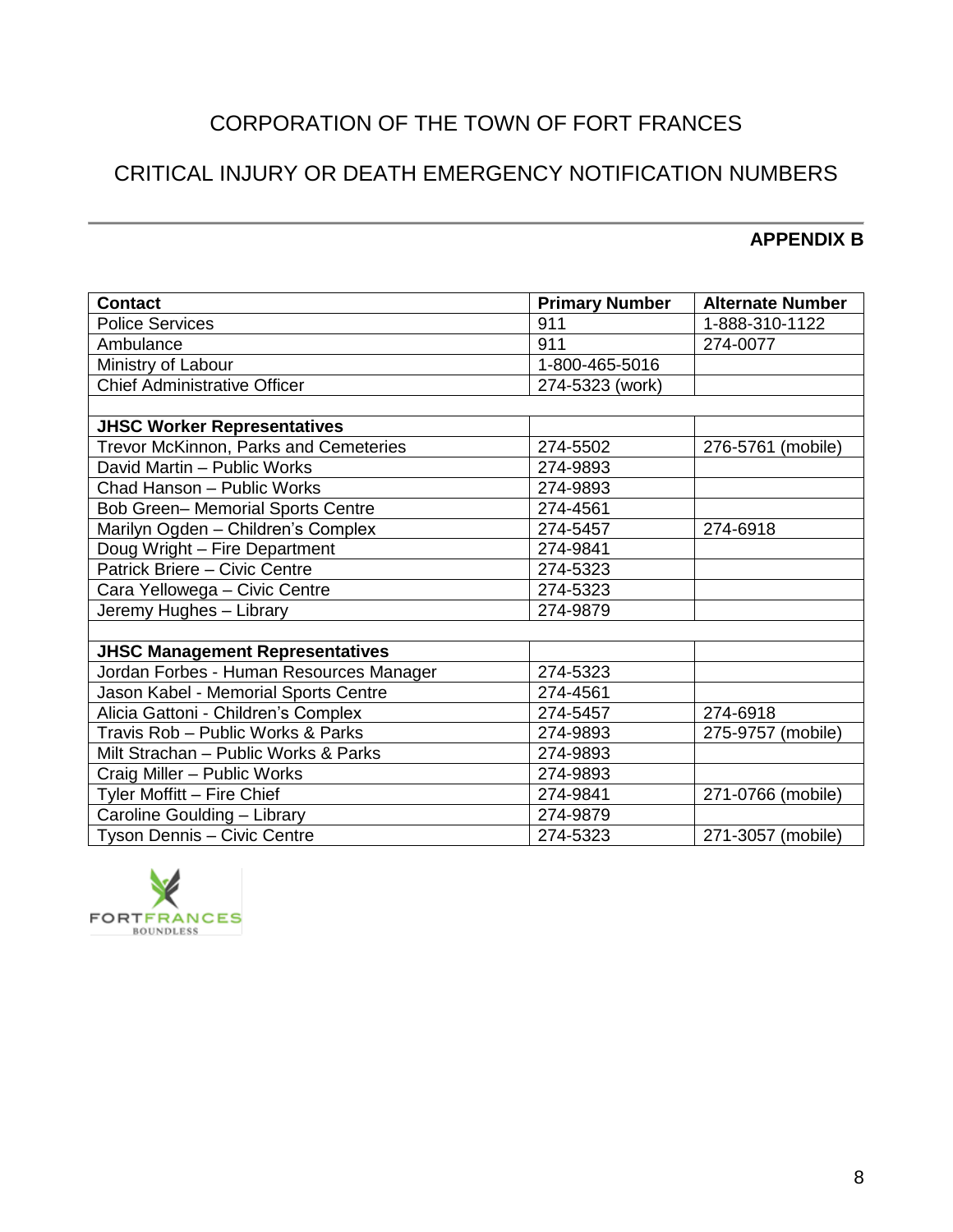## CORPORATION OF THE TOWN OF FORT FRANCES

## CRITICAL INJURY OR DEATH REPORTING NOTICE

## **APPENDIX C**

This report is to be completed by the Division Manager or designate within 24 hours of occurrence.

Town of Fort Frances 320 Portage Avenue Fort Frances, Ontario P9A 3P9

Contractor Name and Address (if applicable):

Describe the nature and circumstances of the occurrence and the bodily injury sustained:

Describe the machinery or equipment involved:

Time of the Occurrence: \_\_\_\_\_\_\_\_\_\_\_\_\_\_\_\_\_\_\_\_\_\_a.m./p.m.

Exact Location of Occurrence:

Person Killed or Critically Injured:

Name and Address:

Witnesses:

Witness #l Name and Address: